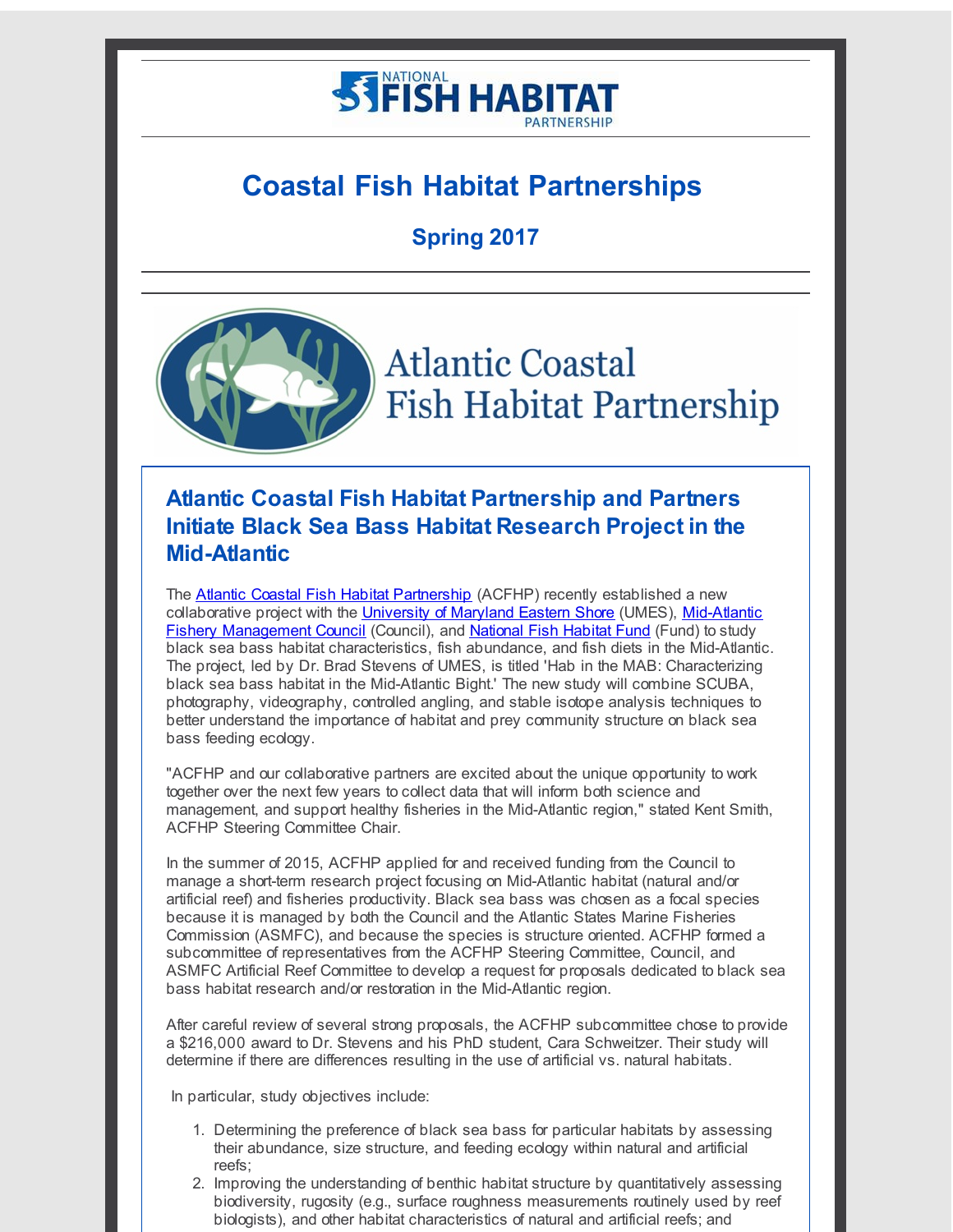3. Determining if increased connectivity of habitat type increases fish recruitment, by experimentally manipulating connecting areas between isolated habitat patches.

"I'm glad that the Mid-Atlantic Council was able to work with the NFHP Board to support this important research," said Chris Moore, Executive Director of the Council. "The outcomes of this project will significantly improve our understanding of black sea bass habitat and productivity."

ACFHP is the first of the 19 Fish Habitat Partnerships (FHPs) throughout the U.S. to support a habitat research project using the NFHP Beyond the Pond Fund. The Fund is a  $501(c)3$ entity created in 2015 to provide the FHPs an opportunity to connect with the private sector and maximize funding and collaboration opportunities. It supports the leveraging of resources and grassroots actions to achieve maximum impact in protecting and restoring fish habitat from the local to national levels.



#### **Blueheads & Bonnevilles**

Take 6 minutes out of your day and get inspired! Watch "Blueheads and [Bonnevilles](http://r20.rs6.net/tn.jsp?f=001tzp7NjR4JtLoPsoJ2p_LGTxqW6d6kB6ZbADgf6Z6cRAlr1r4xcvMGeA3LGIu7iQL3LAEqEqOBVNuV76i8LLrOI-jHssQra6igD9sjFT68GDabMLw9zP6fNQ6O3p-m4rHR-S40MfVHQPBIIag0g-oFwUJR9f7_DG_J51eiAEmPL4GWvz5B5HvkpdxZflc1liy4WlyaCV_uuROsefJaBOFQ3oL-3lACV3y&c=&ch=)", a short film about the work the [Western](http://r20.rs6.net/tn.jsp?f=001tzp7NjR4JtLoPsoJ2p_LGTxqW6d6kB6ZbADgf6Z6cRAlr1r4xcvMGcSMOhilKJnwnj1-5mecVZ9pQGIUCCHviyILa_ivJ9oMVDQamZaWoJMyz8bE0-ZBqxq_fd0HV2QDx1agLOuWUuIX6rx4ImQ4AXtckN7sGgaHJbPpJwfq6_kKMuYLGMyZvzprlVKva37p&c=&ch=) Native Trout Initiative and the Desert Fish Habitat [Partnership](http://r20.rs6.net/tn.jsp?f=001tzp7NjR4JtLoPsoJ2p_LGTxqW6d6kB6ZbADgf6Z6cRAlr1r4xcvMGeA3LGIu7iQLbIUdU2y4ZixO0bo3Xch6Up9DYU4DBcmP8mQLPhpIJ9OMcaCb0WIMOD3EL77tDRSpttbugFuPwJ8RFgJ0X5d9_kYzZuEQ4ACdCiPeVfHGBmg=&c=&ch=) are doing with our partners in the Weber River, Utah, to benefit the native bluehead sucker and Bonneville Cutthroat Trout. We produced the film to celebrate the fish and their habitat, western waters and landscapes, the strong partnership that has developed for the Weber River, and the 10th anniversary of the National Fish Habitat Partnership. If you would like more information about the three projects that have already been completed, along with photos and links to time lapse video, you can read more [here.](http://r20.rs6.net/tn.jsp?f=001tzp7NjR4JtLoPsoJ2p_LGTxqW6d6kB6ZbADgf6Z6cRAlr1r4xcvMGeA3LGIu7iQLf6i5V-yv73fM2-yY4JoPxJw_qMALRcvZSa1jOu4wFtAE0BiYLeVCa6aGXoLBSo3TdgXYsxonIp8kJXweWMbZWdto9XpB3Ku9USvucobw7nUI7eo0V0t8eFPzVeJEx59p9vzbfyFAewcd1LVOMtKIr1pxQyMSM4ZV4O6YZP6bEBGNH9gHe4HJ1Zl3Bg73hYlt4lKkNeWEQOgymcJ7U8etcQ==&c=&ch=) Many thanks to Sage Lion [Media](http://r20.rs6.net/tn.jsp?f=001tzp7NjR4JtLoPsoJ2p_LGTxqW6d6kB6ZbADgf6Z6cRAlr1r4xcvMGeA3LGIu7iQLi1pfx2USmTAyi1w-122x6_b1zCr5HkHxjV-VzoVHAkziATwSZOIfSYQXLfo_-ikSW_UYvNS9kOi27S1kb8WWvqjRK1YbXBz-Z0-g5oyEOIQ=&c=&ch=), Utah Division of Wildlife Resources, and Utah Trout Unlimited for all their work in supporting this effort!

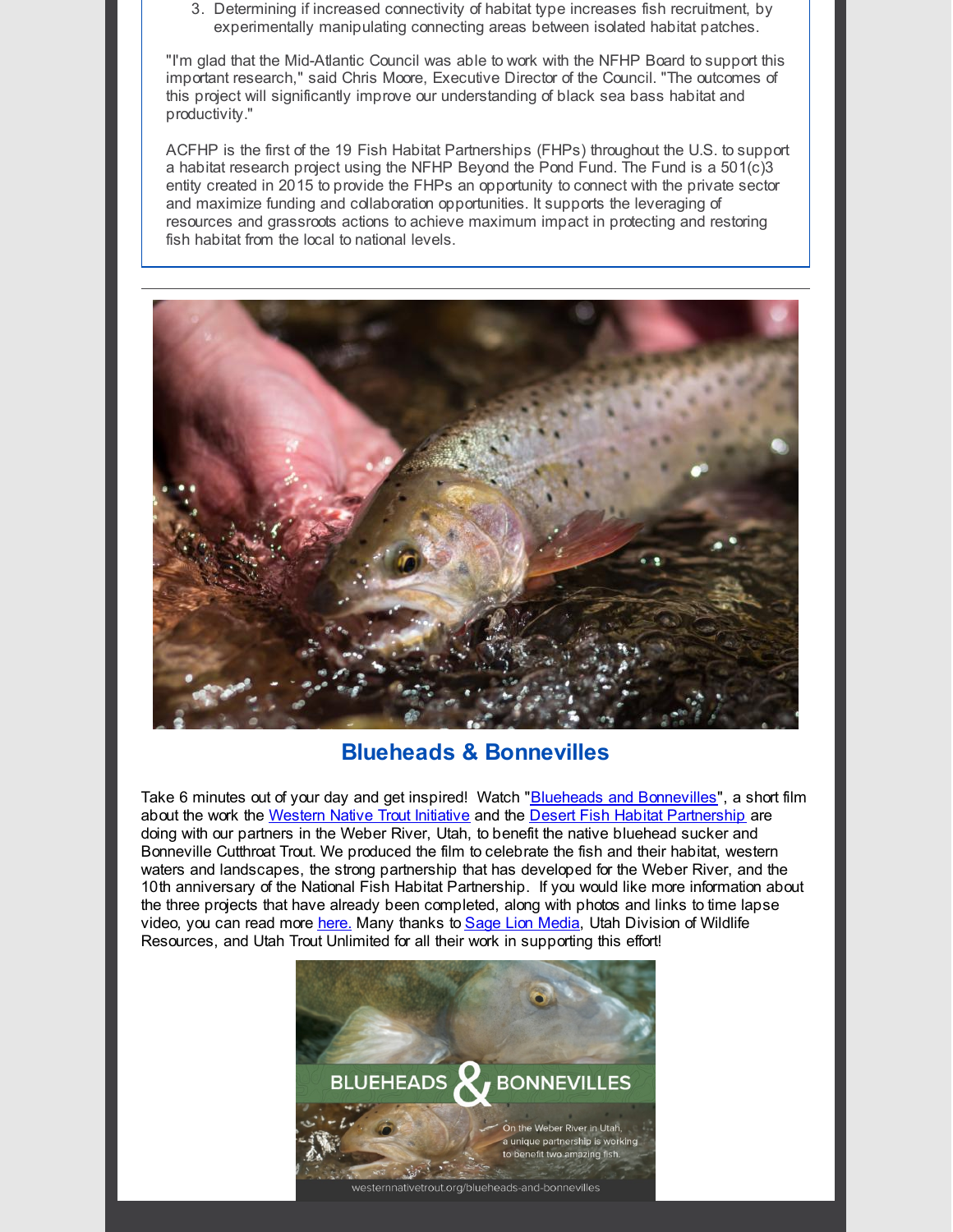

# **PMEP launches website to share results of assessment outcomes**

**PMEP launched a new [website](http://r20.rs6.net/tn.jsp?f=001tzp7NjR4JtLoPsoJ2p_LGTxqW6d6kB6ZbADgf6Z6cRAlr1r4xcvMGeA3LGIu7iQL7XqpYM4lOU4gSndAPaoR-DAK7UQL5amZBWEqJ5nMtgGVViYMkGrmGD8KiDu47yJSVlztZg9Qje0KW4BBg6UBrR08rCPSQzGlSisSt4VjeAzut_3P0ueE7A==&c=&ch=) to share the results of its assessment work to date, including a preview of products that will be available this Spring.**

**The website,** *Pathways to Strategic Conservation in West Coast Estuaries***, describes the pathway PMEP and its partners have taken to prioritize strategic investments in estuaries. The site features links to reports and progress in the following areas:**

- **1. Inventory and [Classification](http://r20.rs6.net/tn.jsp?f=001tzp7NjR4JtLoPsoJ2p_LGTxqW6d6kB6ZbADgf6Z6cRAlr1r4xcvMGbQze3FYPrSpRnmaOGLlISMFGLIF6VId7V8f3PxSoo9QYRmpasD5hAVliZFIYTrz57yXi3CWfTNcyKRvdBbfVlF-9XiEZ9s57BZCpBvkD3TTgfWiLssdjfxb6vNJv4LdWOshM9WPwZM7lmrh9XQ2BHgOSamsi1W4AaDksKNDQXDNfjU7t3K8I4brVJUdU41OgarumNQKdrOJ&c=&ch=) of West Coast Estuaries**
- **2. State of [Knowledge](http://r20.rs6.net/tn.jsp?f=001tzp7NjR4JtLoPsoJ2p_LGTxqW6d6kB6ZbADgf6Z6cRAlr1r4xcvMGbQze3FYPrSpYh5441mI2-qu_ArBaNn4s5CSV9LDimA_F_N6ZfD_X-vcioU4_nFf0evv_Xltym8lAnoMG6Jokb0NNABXs_D9yS-XNv6e_TfU7I1vngig4wt8OR_IQYcXL6D6py6xJRW-L5j0m1Ml0FGdorkZpY4RsNPo-RJx15Pj5L9YCSm0DtGBSXpl7erE0DWK3mpRUG2P&c=&ch=) Report**
- **3. Compile and map [documented](http://r20.rs6.net/tn.jsp?f=001tzp7NjR4JtLoPsoJ2p_LGTxqW6d6kB6ZbADgf6Z6cRAlr1r4xcvMGbV3ek7nNI9fTfsN8SA9dyF_SqJSi-BMSGSmNUPgEsDvUoPdXVBTPksiIUlP5fyBMb16cuIWNd10YQ-UzTwrMbnH2_VDTUNQmT-wqsGeJtE8rg2vs-rqxMMXU0nMzydnoyf--ONujpv9B8vV9Q38w-SEusmzSgPDGAWHcrqS-XeEdVtEAj5k0hA=&c=&ch=) presence and abundance data for 15 focal species**
- **4. Literature review - compile and summarize past methods and literature for setting ecological priorities for estuary restoration and habitat protection**
- **5. Refine approximate extent of estuaries**
- **6. Map habitats within estuaries using the Coastal and Marine Ecological Classification Standard (CMECS)**
- **7. Document tidal wetland loss for the US West Coast**
- **8. Identify key stressors in each region (Salish Sea, Washington/Oregon/Northern California coast, Central California, Southern California Bight)**
- **9. Identify restoration and protection strategies that address key stressors**
- **10. Achieve consensus on metrics that address impacts**
- **11. Complete initial set of maps and make available for West Coast stakeholders in the spring of 2017**
- **12. Continue to refine mapping products**

**PMEP seeks to enhance the ecological function and resilience of West Coast estuaries by developing a prioritization scheme to guide conservation and restoration actions supporting fish habitat functions in West Coast estuaries. PMEP will launch its spatial data system in the Spring of 2017, making available its data layers to partners throughout the West Coast.**

#### **2017 Gulf All Hands Meeting**

The Gulf of Mexico Alliance is teamed up with the Harte Research Institute for a joint meeting of the State of the Gulf of Mexico One Gulf Summit 2017 and the 2017 All Hands [Meeting.](http://r20.rs6.net/tn.jsp?f=001tzp7NjR4JtLoPsoJ2p_LGTxqW6d6kB6ZbADgf6Z6cRAlr1r4xcvMGeA3LGIu7iQLuVo8jc93lBCHn_-Kz2Og5ZwG5t5NXkkxStAXwritdASm1rA3_NgL9eLS3RY0AxkmRGCQDXAfLEiXoaEEUv_OWumgttYq-W5Ly5uhQ7k1jmGFIr9g8J-tfA8PxuVt83OPbHppibvR6uuYW2_fHAQs2WscwYmhlMDSJ9pJrii1j48BxQSIhG0mHOqmeSn0JrcO&c=&ch=)

Back by popular demand is the Tools Cafe' scheduled for Tuesday evening, March 28th. Priority Issue Teams, as in years past, are creating robust agendas to include updates on new actions and reports from Gulf Star award recipients. Both meetings will be held back to back the week of March 26 - 31, 2017. The location will be the [Omni](http://r20.rs6.net/tn.jsp?f=001tzp7NjR4JtLoPsoJ2p_LGTxqW6d6kB6ZbADgf6Z6cRAlr1r4xcvMGeA3LGIu7iQLIBKQimpO0q2qneth3TyAxOYvWEe4SD6EZtGuq-gEywrkoMgA3iYcF-VTwMiUWRfwTGqBHX8gx5uf4wc3yQfwHwpBk0lDaRAjMYUfR4fFYv5rcSr-Mng_GV6dtiGaZ0VA65a0M3Y9Gup_jzSvzxpvKfpdc2i44XhVFceLYQkzGQIdbNWZUKq4O2bFSHOnePJQln9Ki-b-vSQ29oY-6zC22J5hbJ_BNSmd&c=&ch=) Hotel in Houston, Texas.

[Registration](http://r20.rs6.net/tn.jsp?f=001tzp7NjR4JtLoPsoJ2p_LGTxqW6d6kB6ZbADgf6Z6cRAlr1r4xcvMGeA3LGIu7iQLnO3JNgxbCNmKycSS9TTChSBooMzs6jP3uiQeR5EpVOkxws6vIiynB2safSY2TNERKWLoLKWhY3EqgYFO80YL2duok1XdTfwd_wUQX-ZqWuwJ7khONkxBu_d11bmQHHxHM-IN-dwr6XQjgjyTuhH-iZ0TtF-TP1rGJXKeDQLyzaE=&c=&ch=) is now open. Read more about the One Gulf [Summit.](http://r20.rs6.net/tn.jsp?f=001tzp7NjR4JtLoPsoJ2p_LGTxqW6d6kB6ZbADgf6Z6cRAlr1r4xcvMGeA3LGIu7iQLcSPANk6L-PnRLQ6KxcuX3g0FnzWg7fxuU45l0zsMBhEfvhJui1l_IgzmAbrN8rmJg1cWTXwarnEpgaMLL_rd_Bdkn0XWZ7MVAmfOnOWkmHM=&c=&ch=) Get more information on the 2017 All Hands [Meeting.](http://r20.rs6.net/tn.jsp?f=001tzp7NjR4JtLoPsoJ2p_LGTxqW6d6kB6ZbADgf6Z6cRAlr1r4xcvMGeA3LGIu7iQLuVo8jc93lBCHn_-Kz2Og5ZwG5t5NXkkxStAXwritdASm1rA3_NgL9eLS3RY0AxkmRGCQDXAfLEiXoaEEUv_OWumgttYq-W5Ly5uhQ7k1jmGFIr9g8J-tfA8PxuVt83OPbHppibvR6uuYW2_fHAQs2WscwYmhlMDSJ9pJrii1j48BxQSIhG0mHOqmeSn0JrcO&c=&ch=)

### **He`eia Estuarine Research Reserve Established on Windward Oahu**